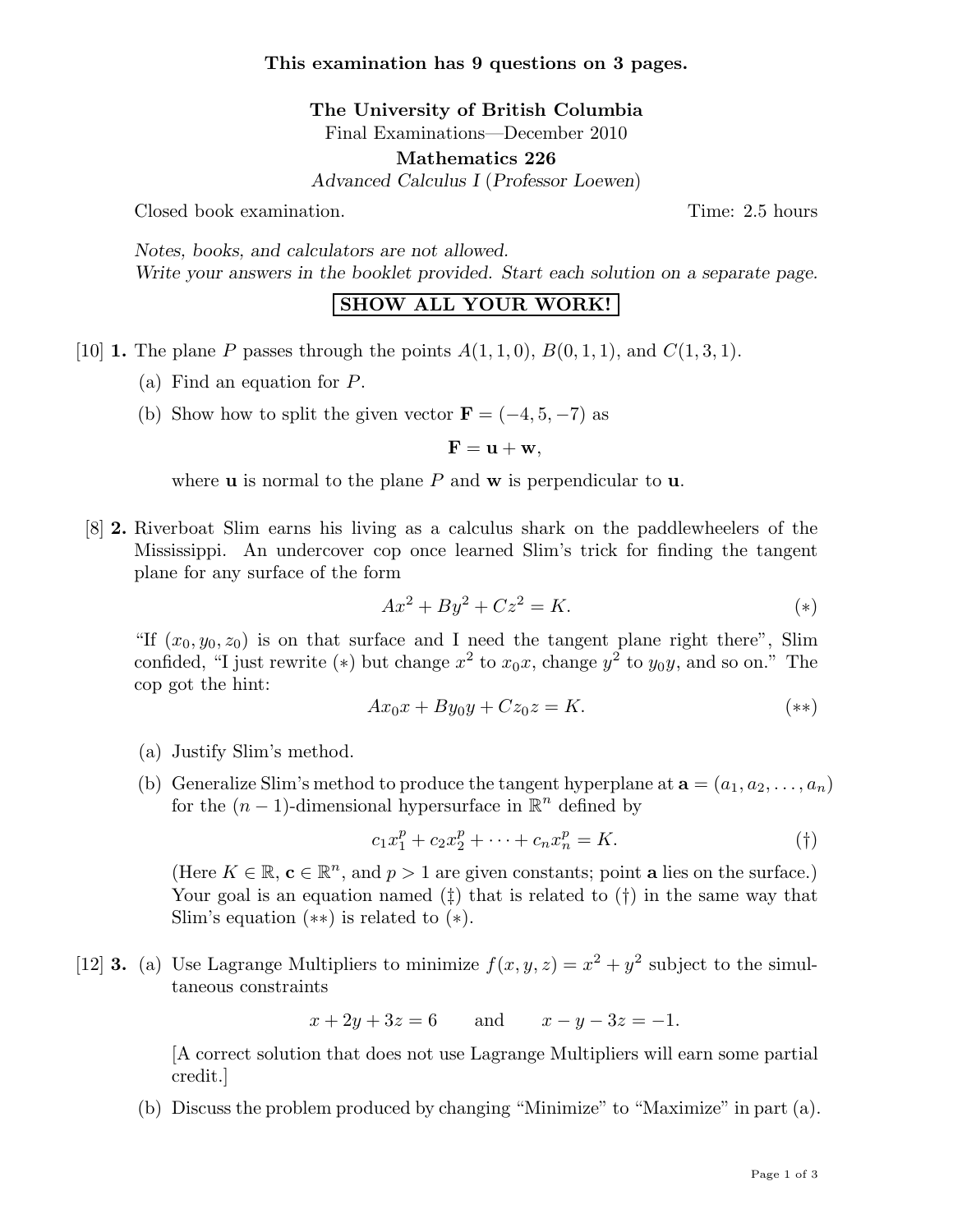This examination has 9 questions on 3 pages.

[10] **4.** Evaluate 
$$
I = \int_0^1 \int_y^1 x^2 \sin(\pi x y) dx dy
$$
.

[15] **5.** Near Saddleback Pass, the elevation z is related to the map coordinates  $(x, y)$  by

$$
z = f(x, y) \stackrel{\text{def}}{=} z_0 - \frac{x^2}{4} + \frac{y^2}{8}.
$$

We have volunteered to build a trail from the point A, where  $x = 1$  and  $y = 0$ , to the mountain pass at B, where  $x = 0$  and  $y = 0$ . Our instructions specify that

- (i) the trail must start out in the direction of increasing  $y$ , and
- (ii) hikers on the trail must not face a slope larger than 1/4.
- (a) Sketch a contour map showing level curves of  $f$  near the mountain pass. Make a sketch that is large enough and neat enough to support the additions described below.
- (b) If we choose a slope of exactly 1/4 to meet rule (ii), in what direction does the trail leave point  $A$ ? Show this direction on your map from  $(a)$ .
- (c) If an extreme runner sprints uphill along our trail, maintaining a speed of  $\|\mathbf{v}\|$  = 2, what will be his/her three-dimensional velocity vector  $\bf{v}$  at the point A? [Assume all coordinates are measured in meters and the given speed is in meters per second.]
- (d) Near the pass at  $B$ , the ground is almost level, so rule *(ii)* is satisfied for motion in any direction at all. Find all points where this is true, and show them on your map from (a).
- [12] 6. (a) Write the precise logical definition of the statement below:

$$
\lim_{\mathbf{x}\to\mathbf{a}} f(\mathbf{x}) = L.
$$
\n<sup>(\*)</sup>

(b) If the following limit exists, evaluate it and prove in detail that the definition in part (a) holds. Otherwise, prove in detail that existence fails.

$$
\lim_{(x,y)\to(0,0)}\frac{2x^2+x^2y-y^2x+2y^2}{x^2+y^2}.
$$

(c) Apply the instructions from part (b) to

$$
\lim_{(x,y)\to(0,1)}\frac{x^2y^2 - 2x^2y + x^2}{(x^2 + y^2 - 2y + 1)^2}.
$$